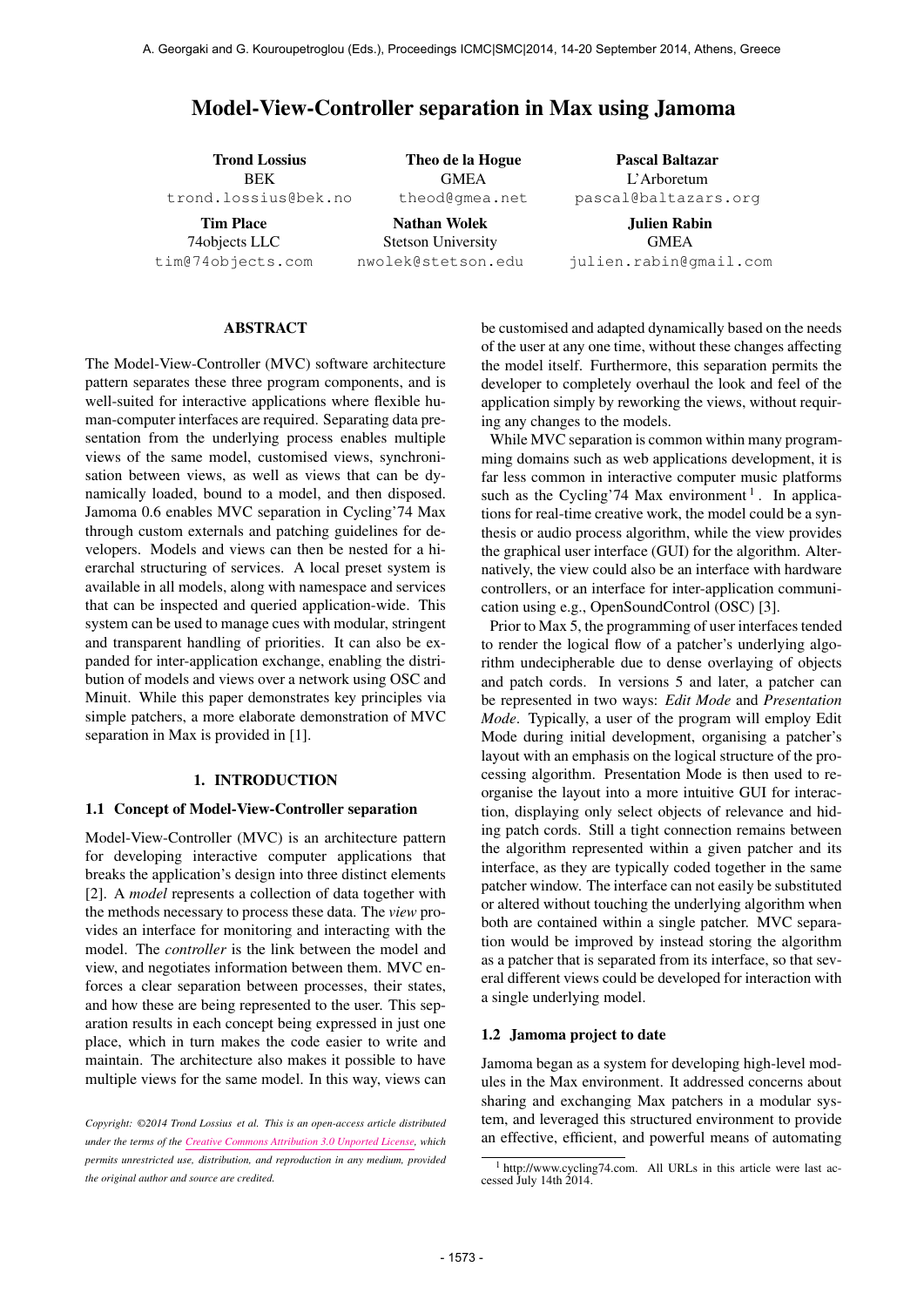and controlling patchers [4]. The source code is currently maintained as an open-source C++ framework, named *Ja*moma Core<sup>2</sup>, consolidating several frameworks [5, 6, 7], and a number of implementations, the most complete being Jamoma for Max<sup>3</sup>. The most recent stable version of Jamoma for Max, version 0.5.7, was released early 2013<sup>4</sup>. The upcoming version 0.6 of Jamoma implements improved model-view-controller separation, and depends on a new Modular framework within Jamoma Core [7]. This paper will not discuss the design of the C++ code in further details, but rather present how Jamoma 0.6 enables modelview-controller separation in Max, how models and views can be designed, and discuss benefits of this approach with respect to custom and alternative interfaces, namespace exploration, monitoring of changes in the patchers, management of mappings and states, and inter-application communication.

## 2. MVC IN MAX USING JAMOMA

In the following description, key terminology will be introduced using *italics*, the name of Max externals will be boldface, and object arguments and attributes, as well as messages communicated to and from objects, will be denoted using monospace.

Jamoma 0.6 for Max employs an object-oriented programming approach along side a client-server architecture in order to provide MVC separation. The *model* is a Max patcher that wraps a high-level entity such as a media generator or signal processor with an accompanying set of functional services. The *view* is implemented as a separate Max patcher to provide an interface for monitoring and controlling the services of one or many models, most commonly by means of a GUI. Considered in terms of object-oriented programming, the model and view are both classes, but their purposes differ. Considered in terms of client-server architecture, the model is a *server*, while the view is a *client* that *binds* to the server.

## 2.1 Setting up a model



Figure 1. A Jamoma model.

Figure 1 is an example of a simple Jamoma model. This stereo audio effect wraps a pair of degrade~ objects, reducing bit depth and sample rate in order to distort the signal. A Max patcher is declared as a *model* if it contains a j.model object, with the attributes of this object primarily used to document the model. Specific uses of the @tags attribute will be explored in section 3.4. Within a model, j.parameter, j.message and j.return objects declare various *services* and specify the properties of these services as attributes.

j.parameter defines a *property* of the model. In Max, the associated value for this property can be easily set and queried. The *state* of the model is the ensemble of the values of all of its parameters.

j.message defines a *method* of the model. In Max, this results in a message that can be sent to the model to induce a specific action. Users should be aware that any argument(s) of such a message are not stored as part of the state of the model.

j.return is used to return control information to Max. For example, if a metro object were wrapped as a model, the user could enlist j.return to output information at each tick.

For the model in figure 1, two parameters are declared as services of the model, samplerate ratio and bitdepth, but the model has no message or return objects. For each of the parameters, a number of attributes can be specified, as detailed in [8, 9], including the *type* of data they can hold and process, the *range* of values accepted, what to do when receiving values outside that range, whether it is possible to *ramp* to new values over time, and whether *repetitions* in the value will be filtered to save processing resources or not. The output from these parameters connects to the relevant inputs of the two degrade~ objects they are to control.

This model receives audio signals to be processed, and returns the processed signals. The j.in~ objects declare the signal inlets, while the j.out~ objects declares the signal outlets. These two objects introduce a number of additional services for adjusting output gain, mixing dry and wet signals, muting or bypassing the model's audio processing, and remotely sending and receiving the incoming and processed audio signals. These additional services are collectively referred to as *audio amenities*. The argument to the j.in~ and j.out~ objects identifies the channel and informs the model what inlets and outlets are to be associated for mixing and bypassing. The benefits of these services will be discussed further in section 2.2, when a view is designed for this model.

Although this example demonstrates a stereo audio effect, model design is not limited to audio algorithms. Any patcher can be wrapped into a model, including those that process control data, audio, Jamoma AudioGraph multichannel audio signals [6] and/or video signals in the form of Jitter matrices, Jitter OpenGL textures, or other kinds of Jitter OpenGL data. In the same way that j.in~ and j.out~ provides common services of relevance to audio processing, dedicated objects are available for control rate data including video (j.in and j.out) and AudioGraph multichannel signals (j.in= and j.out=). Each of these offer amenities relevant to the stated data or signal type.

<sup>2</sup> <https://github.com/jamoma/JamomaCore/>

<sup>3</sup> <https://github.com/jamoma/JamomaMax/>

<sup>4</sup> [http://jamoma.org/download/](http://www.jamoma.org/download/)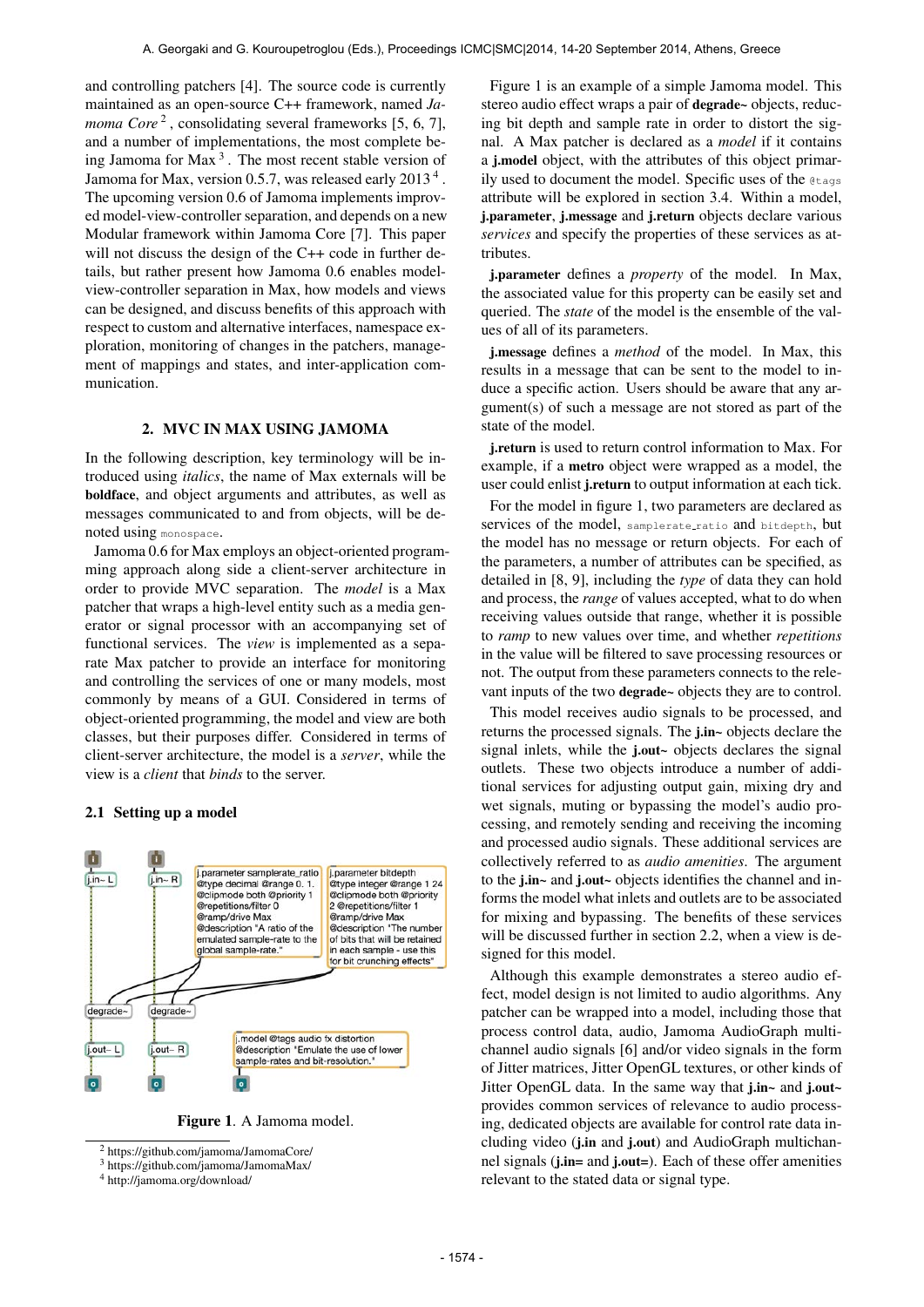#### 2.2 Designing a view



Figure 2. A Jamoma view in Edit mode.

A Max patcher is declared as a *view* if it contains a j.view external. In a similar way to how j.parameter, j.message and j.return declares services in a model, the j.remote, j.send, j.receive, j.send~ and j.receive~ objects can be used in views to bind to corresponding services within the model.

j.remote allows the view to both receive notification about updates from the model and send value changes to the model. It is the most common way to bind to a j.parameter within a model.

j.send instead communicates changing values to the model from the view, but does not inform the view about changes in the model. This will often be used when binding to a j.message within a model.

j.receive notifies the view about changing values from the model, but does not provide any means to control the model. Typically, this object will be used to bind to a j.return within a model.

j.send~ and j.receive~ are audio rate counterparts of j.send and j.receive.

Figure 2 serves to illustrate uses of the above objects by presenting the default view for the audio effect discussed in section 2.1 with the patcher in Edit Mode. Two instances of j.remote bind to the corresponding j.parameter objects in the model, and can be connected to GUI objects within the view patcher so that the values of the parameters can be monitored and changed. Two instances of j.receive~ bind to the signals sent by the pair of j.out~ objects in the model, and provide a means for monitoring levels of the processed audio signals from the model. j.ui provides a default visual background for the view's GUI, while also offering access to additional services related to preset handling, as well as audio and/or video amenities, depending on the content of the associated model. The purpose of these will become apparent as we start using the model and view together in section 2.4. While j.ui provides convenient access to a number of services, it is not mandatory to include this object; developers are free to design the look and feel of a view in any way they want.

By default, views open in Presentation Mode, hiding the Jamoma controller objects and organising the layout of user interface elements, or *widgets*, into a functional interface. Some examples of views can be seen in figure 3.

#### 2.3 Controllers

Jamoma does not require Max developers to develop a third patcher to act as a controller for models and views. Instead, controller responsibilities are mostly integrated into the various j.\* externals presented and discussed throughout this paper.

When the Max application starts, the j.loader external initiates the Jamoma environment and sets up a global node directory for organising all future nodes into a tree structure [7]. Models and views are dynamically added to and removed from this directory structure as they are created or disposed off, ensuring global awareness of all the nodes that are available at any given time. The Jamoma environment enables behind-the-scenes communication between the j.model object and the various services in the model, between j.view and the various subscribers in the view, and between subscribers and the services that they bind to. It also enables behind-the-scenes communication of audio signals between pairs of j.in~ and j.out~ objects in audio effects models needed for dry/wet mixing and bypassing, as part of the audio amenities. Finally, Jamoma enables the various advanced abilities for querying, monitoring and controlling models that will be described in section 3.

#### 2.4 Using models and views



Figure 3. Three Jamoma models for audio processing, and their associated views.

Figure 3 is a simple Max patcher illustrating the use of three models and their corresponding views. Models and views are stored as separate files, and the convention is to use a .model suffix in the filename of models, and a .view suffix in view filenames. This patcher contains three audio models: input~.model, degrade~.model and output~.model. The input model wraps common sources of audio signals such as file playback, input from the sound card, and test signals. In figure 3, it is currently being used to play a sound file from disk. The degrade model was previously discussed in section 2.1. The output model offers saturation, limiting, stereo balance and gain adjustment as master effects before passing the signal to the system's audio outputs. Additionally, it provides the ability to record the audio signal to disk. Arguments to the three models provide each of them with an identifying name: my\_input, my\_degrade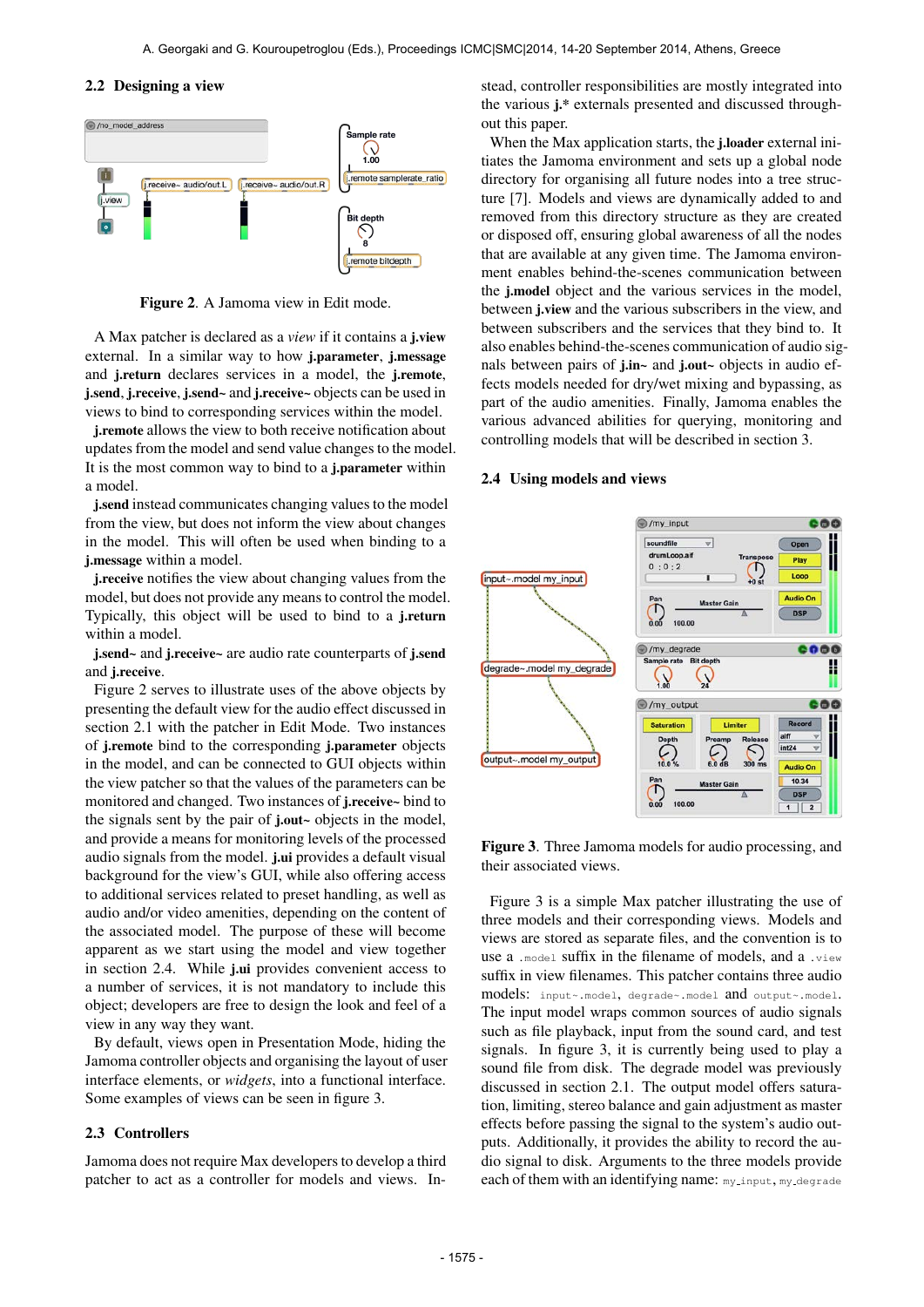and  $my$ -output. These names must be unique, so that views can unambiguously address a specific model instance.

The patcher also contains three views, each of them instantiated as a bpatcher. Each view needs to know which model instance it should bind to, something that can be set in two ways. In this patcher it is set statically as the first argument to the bpatcher in its inspector. j.view will grab this argument at load time. Alternatively it can be set dynamically by changing the value of j.view's model:address attribute to the address of the chosen model. We will see examples of this later, in section 3.5. Once the view has been associated with a specific model instance, all instances of **i.remote**, etc., in the view will monitor and allow access to the corresponding services (j.parameter, j.message or j.return) of the model.

Comparing the look of the j.ui object of degrade~.view in figure 2 to the one in figure 3, four additional widgets have appeared in the upper right corner. When the view binds to the model, it is informed by the aforementioned pairs of j.in~ and j.out~ objects that the model offers specific audio amenities for output gain adjustment, mixing, bypassing and muting. j.view then instructs j.ui to provide additional widgets for accessing these services. j.ui can provide widgets for similar amenities when a view is binding to Jamoma AudioGraph multichannel audio models or video processing models. The upper left widget of all j.ui objects opens a pop-up menu offering access to a number of services for preset storing, recalling and interpolation, and querying of the current state of the associated model, collectively known as the *preset amenities*. The same pop-up menu also offers access to documentation for the model. There is an additional pop-up menu available under the name of the bound model, which will give a list of all services for this particular model, and allow users to see and edit all of their attributes in a pop-up window.

In figure 3, the models and views have been located side by side for simplicity, but they can just as well be located in different patchers or subpatchers. Readers familiar with complex, real-time interactive applications can imagine a collection of all models together in one patcher, with a corresponding collection of views in a separate patcher. This hopefully provides a glimpse of the benefits that MVC separation can bring to patcher organization in Max.

It should be noted that the j.model or j.view objects are mutually exclusive, and therefore cannot be located within the same patcher. This restriction is in place to enforce separation of a model and a view. However, a model may have additional j.model objects present in subpatchers, resulting in *nested* models, as discussed in section 3.1. In the same way, views can be nested using additional j.view objects within subpatchers.

## 3. MVC AND PATCHER MANAGEMENT

Implementing Max patchers with MVC separation using Jamoma helps address a number of real life problems experienced when working on larger applications and artistic projects in Max that might otherwise require advance programming skills. Separating models, controllers and views has proven to be useful in many other programming contexts, but has previously been difficult to achieve in Max because of challenges in implementing the controller layer. Because Jamoma provides a ready-made controller layer for Max, it frees the developer to concentrate on the development of models and views.

## 3.1 Nested models



Figure 4. The output model embeds several other models, indicated as objects with red border.

One of the earliest motivations for making the transition to MVC in Jamoma was the ability to have nested models with a hierarchal structuring of services. The inner workings of the output~.model provides a good example of why this is useful. As mentioned in section 2.4, the output model provides saturation, limiting and stereo balance as master effects, in addition to audio recording capabilities. Figure 4 reveals how the output model provides these effects and capabilities via several nested models. Each of these models has functionalities that are useful outside of the output model, and rather than having duplicate implementations of effects such as the limiter, it is more DRY (Don't Repeat Yourself) [10] to create a limiter~.model and then embed this in other models as needed.

During our earlier discussion of the degrade model in section 2.1, the concept of audio amenities was introduced. By default, the limiter model would have these generic audio services for controlling gain, mix, bypassing, muting and level metering. It would also have services associated with presets. However, when used as a nested model, it might make sense to avoid duplication of the parent model's services and deactivate these services within the limiter model. To facilitate this, the  $@$ amenities attribute can be used to enable or disable these amenities using the keywords all or none, or more selectively specifying specific services, such as audio or preset. When present, this attribute is retrieved by the j.model object within the embedded model, and configures services accordingly.

Nesting models leads to well-structured and descriptive namespaces for the parameters in the model, as illustrated by the namespace of parameters in the output model listed in figure 5.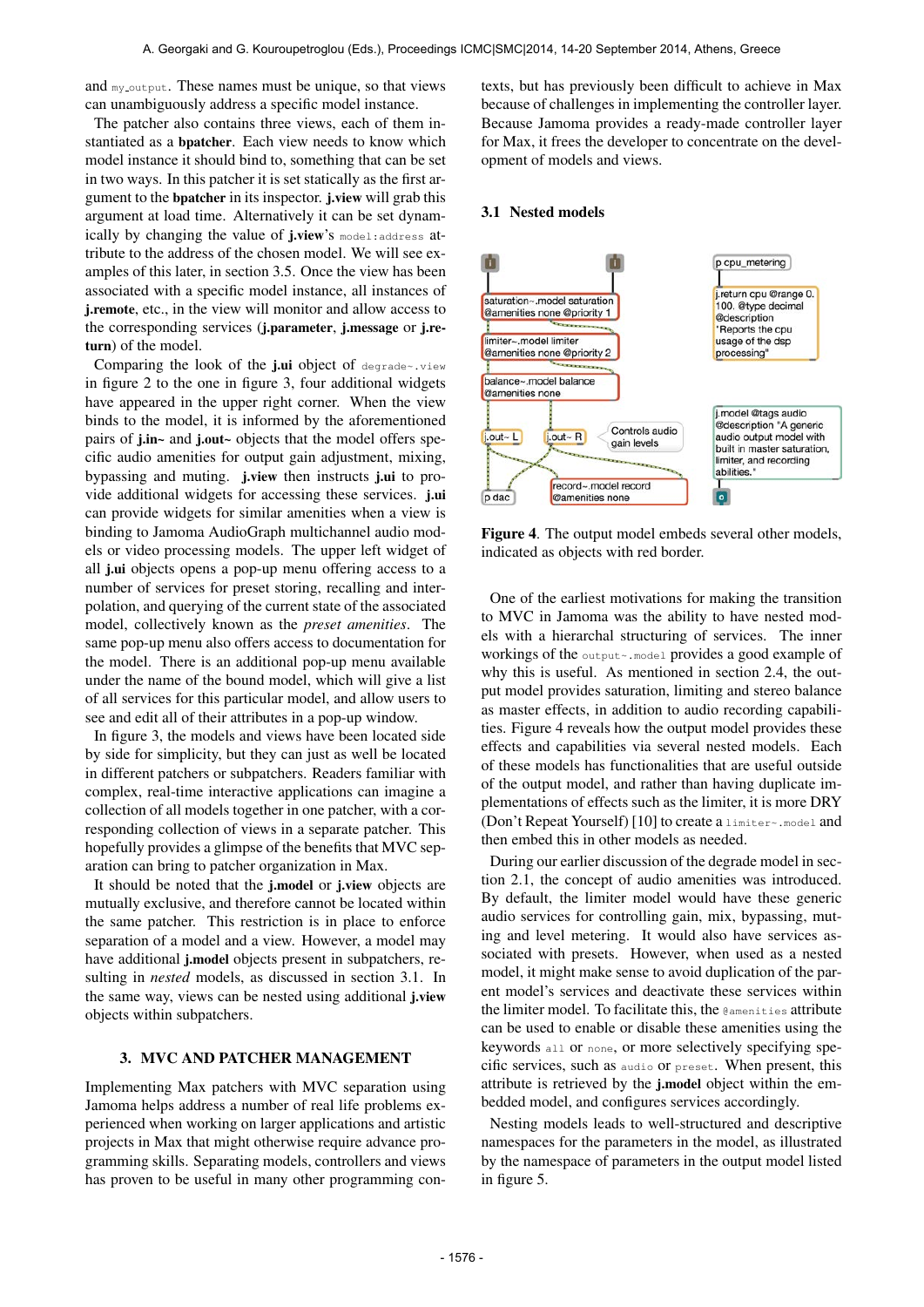audio / gain audio / mute balance / mode balance / position balance / shape dac / channel . L dac / channel . R limiter / active<br>limiter / dcblocker / active limiter/lookahead limiter/mode limiter / postamp limiter/preamp limiter/release limiter/threshold record / file / type record / samptype saturation / active s a turation / depth s a turation / mode s a turation / preamp

Figure 5. Output model parameter namespace.

#### 3.2 Management of priorities

When initialising a model or recalling a preset, proper configuration of the model is often dependent on ensuring that parameters are updated in a particular order. For example, when describing the loudspeaker layout for multichannel sound reproduction, the number of speakers needs to be set before the positions of the speakers. This can be administered using the @priority attribute of j.parameter.

In larger models, the nested sub-models might need to be configured in a prioritised sequence as well. Although it is not really needed for this particular model, figure 4 illustrates how a priority attribute can be set for the embedded models. Priorities are sorted according to a preorder depth-first recursive traversal of the node tree [11]. The four embedded models of the output model reside at the same level of the node tree structure, as illustrated in figure 5, and since the saturation model has first priority, it will be the first to be set. The various parameters of the saturation model will be set according to how priorities have been specified internally in the model. Next the limiter will be set, and finally all the nodes that do not have any priority, such as the balance and record models.



Figure 6. Setting priority of a node using *j.node.* 

When creating model parameters, it is possible to design the namespace to use intermediate nodes without having to set them up as models of their own. Figure 6 shows the dac subpatcher of the output model, containing two parameters labeled dac/channel.L and dac/channel.R. In this case, the intermediate node dac is not declared anywhere as a model; instead, it is implicitly added to the namespace tree when the service is registered. If the priority of these two parameters should be raised in comparison with other nodes in the output model, it needs to happen at the node level where dac resides, rather than the sub-branch where the two nodes channel.L and channel.R reside. In order to accomplish this, a j.node object is introduced, raising the priority of the DAC and enforcing a priority for these two parameters that is after the saturation and limiter models, but before the stereo balance and recording models. j.node can be thought of as a lightweight cousin of j.model, providing control over a few select properties at a node level, but without turning that node into a full-fledged model.

## 3.3 Object instances

There are many situations where it is advantageous to use a specific model multiple times within a patcher, whether it be for parallel filters in an equalizing filter bank, or sources and speakers in spatial scene descriptions. Whenever a given model is used multiple times within the Max environment, there are several ways that Jamoma supports accessing these distinct *instances* of the model, starting with the namespace. Whereas the *forward slash* separator allows users to discriminate between successive nodal hierarchical levels, the *dot* separator is used to discriminate between different instances of the same class residing at the same hierarchical level. Instance identifiers can be provided as a numeric or symbolic suffix, depending on what best describes their scope. The addresses of the dac parameters dac/channel.L and dac/channel.R in figures 5 and 6 illustrate this, setting what physical output channel on the sound card the left and right channel signals of the model are supposed to send audio to. This method for dealing with instance naming represents a key difference between namespaces in Jamoma and OSC addresses [12]. OSC addresses such as /channel/L offer no way to discriminate between the functional description (channel) and the part used to describe the instance  $(L)$ . By comparison, the dot separator in (/channel.L) makes this explicit for humans and computers alike.

Objects instances, be they models or services, can be created manually by providing the instance identifier as a suffix to the address argument. The binding mechanism of Jamoma requires that all nodes have unique names, therefore two models can not share the same address. Whenever a conflict arises, either by opening the same patcher twice or by duplicating a model in a patcher, Jamoma posts a warning to the Max window and temporarily solves the issue by introducing unique instance suffixes such as  $my$ -output.1 and my\_output.2. If this happens simultaneously for models and views, Jamoma will attempt to keep correct bindings between associated models in views while introducing unique identifiers for both.

It is also possible to create arrays of models dynamically by loading the patcher into a poly~ object. In this case, the poly~ instance number will be adopted by Jamoma to identify the model instance. Arrays of services can be created with the j.parameter\_array, j.message\_array and j.return\_array externals. For example, parameters controlling the as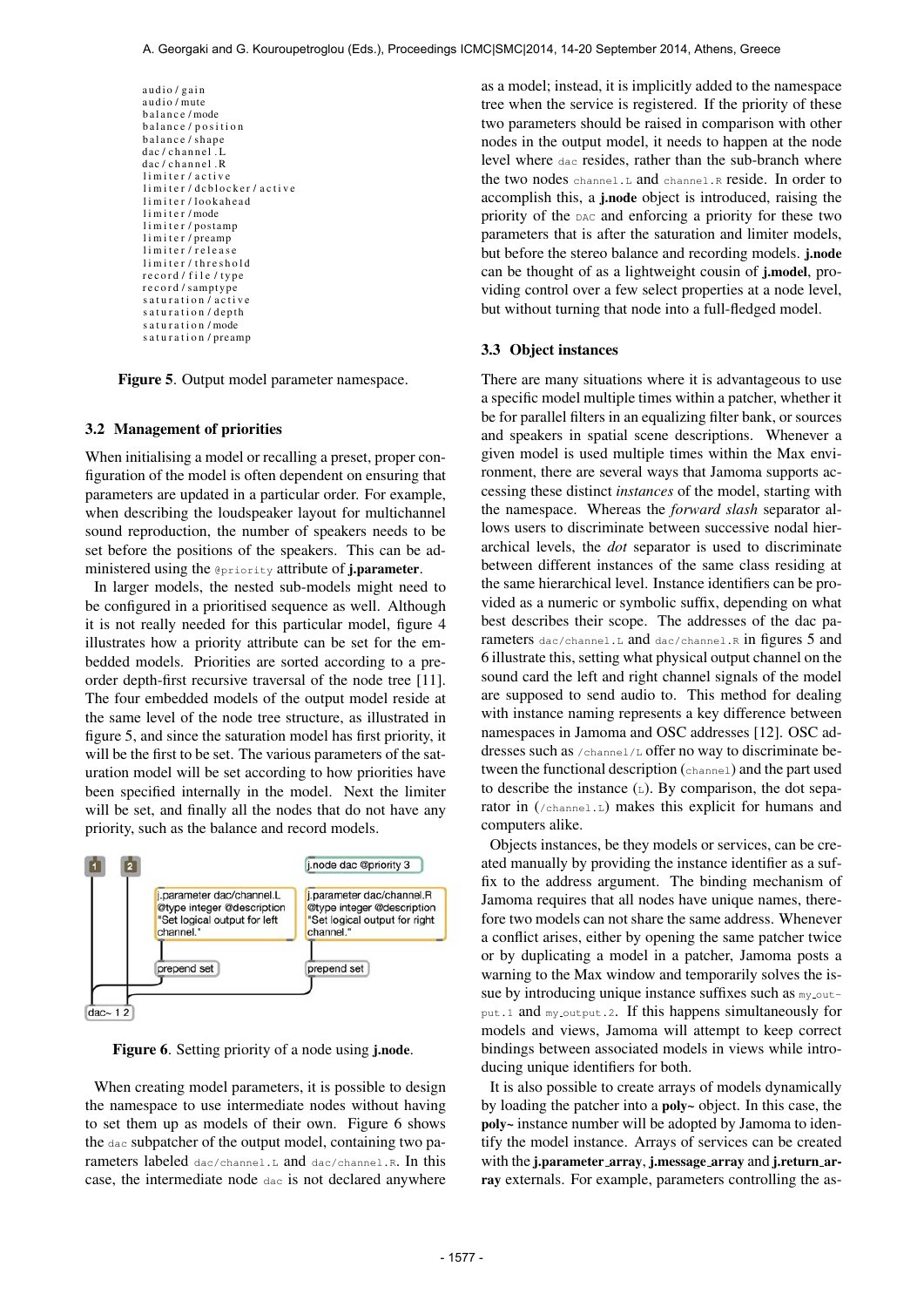signment of eight audio channels could be configured easily using j.parameter array channel.[8]. It is then possible to create implicit nodes for each instance in this array of parameters. In the case of our eight audio channels, we could add parameters to control the speaker position on each channel using j.parameter array channel.[8]/position.

## 3.4 Namespace management

The address of a service functions in a manner similar to file and folder paths within a POSIX-compliant terminal shell. Addresses with a leading forward slash are considered *absolute*, and start from the root of the local application. The absolute address of one of the parameters of the degrade model in figure 3 is /my\_degrade/bitdepth. Absolute addresses are OSC-compliant [3]. Addresses with no leading forward slash are considered *relative* to the context of the current objects.

j.model sets up a local namespace context within the model, and if a parameter or some other service is provided with a relative address, the address will be relative to the address of the model instance. When creating a my<sub>-degrade</sub> model instance in figure 3, the address of the bitdepth parameter from figure 1 becomes /my degrade/bitdepth. The same holds true for views. If subscribing objects within the view are provided with a relative address, it will be relative to the address that j.view binds to. When the degrade view seen in figure 2 binds to the /my\_degrade model as seen in figure 3, the bitdepth j.remote object within the view will bind to /my\_degrade/bitdepth.

When using absolute addresses for j.remote, j.send or j.receive, it is possible to design views that bind to services in several separate models. Using absolute addresses, it is also possible to use j.remote, j.send and j.receive outside of patchers strictly defined as views by the presence of a j.view object as described in section 2.2. The same applies to j.send~ and j.receive~. The address to bind to can be set dynamically by setting the @address attribute of subscribing objects, as demonstrated in figure 7.



Figure 7. Querying of namespace for models and model parameter, and dynamically setting what service to bind to.

The namespace of a Jamoma application can be explored in several ways. Using j.namespace, the node tree namespace can be explored recursively node by node, or it can be explored using a flexible set of filters. Some pre-set filters are available in order to filter nodes based on the type of Max object they represent, such as j.model, j.parameter, j.message and j.return. It is also possible, with a dedicated syntax, to filter nodes based on what type of object they represent within the node tree (e.g., model, service, preset, or signal inlet), or on the value of their attributes. For instance the arguments of the j.model tag attribute in figure 1 identifies this class of models as as a distortion audio effect, and it will show up in namespace queries for nodes tagged with each of these keywords. Figure 7 illustrates how j.namespace can be used to build a menu of models, and also a menu of parameters for the my degrade model. Combined with the ability to dynamically set what address subscribers bind to, this provides incredible flexibility for manipulating the mappings between parameters during development or performance.

While j.namespace narrows in on a few select nodes at a time, j.modular provides a bird's-eye perspective, reporting the whole namespace of the local application. This can be exported as an XML file, or used to announce the services of the local environment for use in query-based interapplication communication with other OSC-compliant or Jamoma-based applications. An example of inter-application communication will be provided in section 3.6

At the time of this writing, only a limited subset of the address pattern matches described in the OSC specification [13] have been implemented in Jamoma. Asterix can be used as a wildcard between forward slashes (/\*/) to select all nodes at a certain level, and can even be used to select all instances of a certain kind, such as using  $/$ channel. $\star/$  to access all eight audio channels from the description in section 3.3. Because this is implemented within the controller infrastructure, it is a powerful feature for monitoring parameters. For example, if we designed a my midi in model to receive and parse incoming MIDI messages from an external device on all 16 channels, we could easily monitor all incoming continuous controller messages on all channels using j.receive /my midi in/channel.\*/cc.\*.

j.remote array provides access to an array of values, either as a list of all values for all instances when set to the @format array, or individually for each instance when set to @format single. j.remote\_array is not dependent on how the services of the node tree have been created in the patchers. For instance, if we create eight instances of the input~.model as introduced in section 2.4 and named my input.1, my input.2, etc., the volume of all models can be accessed using a single j.remote\_array /my\_input.[8]-/audio/gain object.

#### 3.5 Multiple and dynamic views

It is important to note the direction of dependencies between a model and view: The view depends on the model, but the model does not depend on the view [14]. One implication of this direction is that a variety of views can be created for one and the same model. For a computer musician working with interactive systems as part of an extended performance instrument, the interface could be adapted to specific needs of a given situation. In rehearsal situations, a lot of details about the model may need to be exposed, while only a few services are relevant during the actual performance. It is also possible to load and dispose of views during the course of a performance, so that the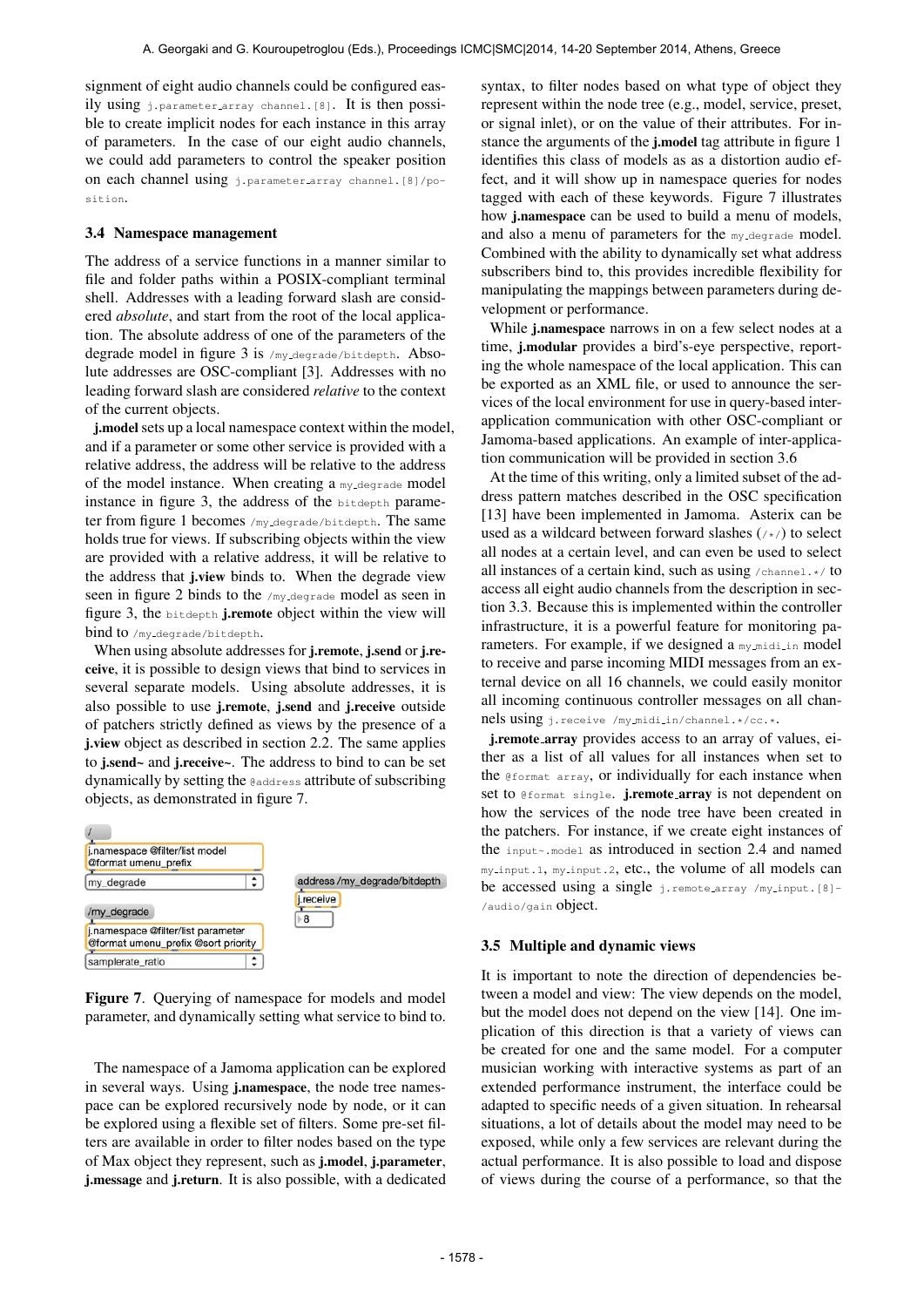exposed interface dynamically updates to present only the information relevant to a specific moment in performance.

Another benefit, when combined with observer pattern implementation, is that it is possible to have several simultaneous presentations of the same parameter [14]. Section 2.2.3 of [1] provides an example of how several views towards the same audio filter can co-exist. One view displays the filter parameters as numerical values, while the other view provides a graphical interface displaying the resulting frequency response, using filtergraph~. The two subscribers do not interact directly, but a change in one will update the state of the model, and then be reflected by an update of displayed value in the other subscriber.

## 3.6 State management and inter-application communication

Managing states is a critical feature of a multimedia system. In Jamoma, there are two systems for state management: *presets* and *cues*. Both use the same underlying mechanism, with some important differences. The preset system is an embedded utility in j.model, and is local to the model (and its potential sub-models). Presets can be saved as text files and shared amongst several instances of the same model, and such presets are used for the default initialisation of models. The j.cue object stores and recalls states as well, but operates application-wide. It can store states for the entire system, or more selectively for designated parts of the namespace. Different cues stored in the same j.cue object might address different subsets of the namespace. j.namespace can be used with j.cue to provide an interface for selecting what subset of the namespace to use when storing new cues. Cues and presets both respects priorities as discussed in section 3.2.

The j.modular object facilitates inter-application communication using multiple protocols via a set of plugins within a generic framework [15]. This provides a way for new protocols to be added as they are developed, as well as existing protocols to be maintained within a consistent interface. At the time of this writing, two protocols are implemented as plugins and available within j.modular; *OSC* [3] and *Minuit*. The Jamoma implementation of *OSC* can be used to pass OSC messages between the two applications, and makes it possible to mirror a remote application after loading its namespace from an XML file. j.remote objects can then bind to parameters in the remote server application and create networked client views in Max for models residing in the other application. *Minuit* is a protocol that enhances OSC to allow querying of namespaces and the value of specific nodes within remote applications, as well as subscriptions to remote services<sup>5</sup>. Minuit also enables remote control of Jamoma model parameters, so that a remote application can provide networked views of local models within a Jamoma application. These abilities are used by the *i-score* application, an interactive intermedia sequencer. i-score can query and visualise the namespace tree of one or several Jamoma applications, and then remotely create snapshots or automate any of their services. The snapshots of application state can be further arranged as structural events in time in the i-score sequencer in order to author time-based multi-media interactive scenarios [16].

## 4. CONCLUSION AND FUTURE DIRECTIONS

In interactive applications, user interfaces are especially prone to frequent change requests. The ability to maintain a flexible interface design and respond to such change requests can be hindered if the user interface is tightly interwoven with the underlying processing algorithm. The Model-View-Controller architecture pattern divides such applications into distinct parts, separating interface development from other parts of the program's development and making it easier to remain flexible.

[14] argues that the most important separation is that between view and model, as they are fundamentally about different concerns. This point is just as valid in real-time music applications as it is in business applications: The development of the view should focus exclusively on UI layout and mechanics. In contrast, the development of a model should focus on processing signals, media and control data. Depending on context, users may want to see the same underlying model information presented in different ways. Separating model and view enables the development of multiple views that all use the same model. A key point of this separation is the direction of the dependencies; the view depends on the model, but the model does not depend on the view. Due to the implementation of a observer pattern, each view is updated whenever the associated model changes, so that several synchronised views can co-exist [17]. Views become 'pluggable', and can be substituted one for another dynamically at run-time.

Jamoma 0.6 introduces a number of externals that together enable MVC separation in the Cycling'74 Max environment. The network communication features of the controller layer in Jamoma even enables inter-application distribution of responsibilities, where views on one or more clients interact with models hosted at a server. This can be used for networked, distributed and collaborative performances. Designing models and views as patchers is straight-forward, and results in tangible improvements to the overall process of designing interfaces within Max.

This paper has provided several brief examples that serve to illustrate these improvements. For a more extended demonstration of MVC separation in Max using Jamoma, please see [1]. In that demonstration, an equaliser model is created with an array of filter bands of variable size. Next, a series of views are developed for displaying frequency response of the equaliser, and for interacting with a single filter band. Finally, all of the above is combined to provide a compound view that demonstrate the use of several parallel views towards the same service, dynamic binding of views to services, and the use of nested views. As such, the examples demonstrates many of the functionalities, possibilities and benefits that MVC separation offers.

MVC separation is also beneficial with respect to automated testing. The development of Jamoma relies heavily on such testing during each C++ build, as well as implementation testing in Max [18]. Non-visual objects are usu-

<sup>5</sup> <https://github.com/Minuit/minuit>